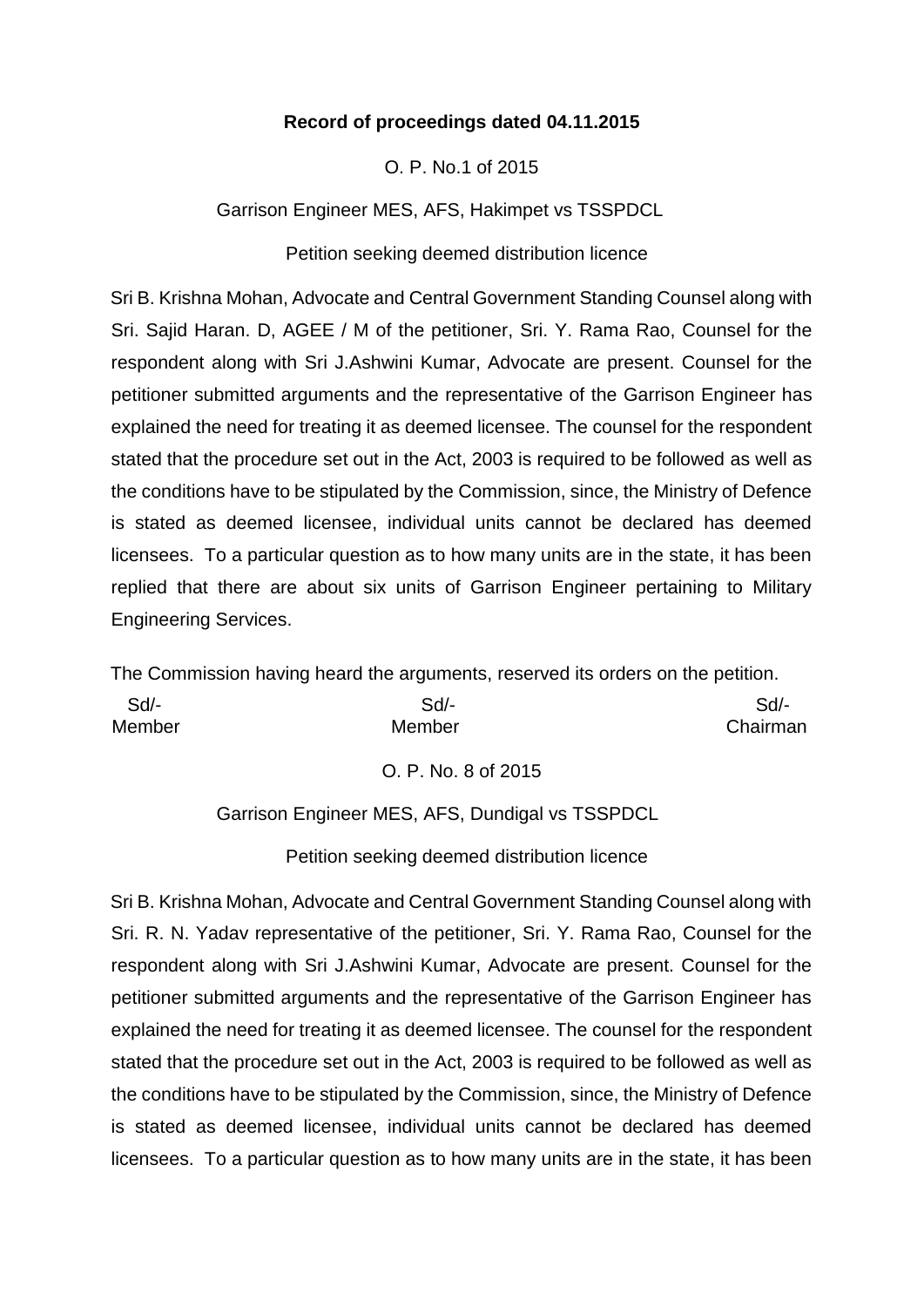replied that there are about six units of Garrison Engineer pertaining to Military Engineering Services.

The Commission having heard the arguments reserved its orders on the petition.

| Sd/-   | Sd/-   | Sd/-     |
|--------|--------|----------|
| Member | Member | Chairman |

O. P. No. 2 of 2015

M/s. ITC Limited vs TNREDC

Petition filed u/s 86 (1) (e) of the Electricity Act, 2003 seeking direction to the SLDC to give accreditation to the petitioner's renewable energy project

Sri. N. Alagiri, Senior Manager (Projects) being representative for the petitioner and for Sri. Y. Rama Rao, Counsel for the respondent along with Sri. J. Ashwini Kumar, Advocate are present. Though notice has been sent to TSNREDCL none appeared on its behalf. The representative of the petitioner made submissions on the issue. The counsel for the DISCOM and the representative of the SLDC have categorically stated that the SLDC has sought clarification from the CERC on the parameters to be accepted in the respect of petitioners project. As soon as a reply is received, the case of the petitioner will be considered. They required 4 weeks of time to get the clarification as it is under consideration before the CERC, since CERC had issued the regulation and guidelines earlier.

The Commission directed the SLDC to obtain the clarification expeditiously and report by next date of hearing as to whether it is inclined to give accreditation to the petitioner's project under RE mechanism. The hearing is adjourned.

Call on 07.12.2015 At 11.00 AM Sd/- Sd/- Sd/- Member Member Chairman

# O. P. No.3 of 2015

## M/s. Geo Syndicate Power Pvt. Ltd. vs TSNPDCL

Petition seeking determination of tariff for the supply of electricity generated from geothermal energy to respondent (APNPDCL now TSNPDCL) pursuant to Section 62, 64, 86.1 (a), 86.1 (b) and other applicable provisions of the Electricity Act, 2003.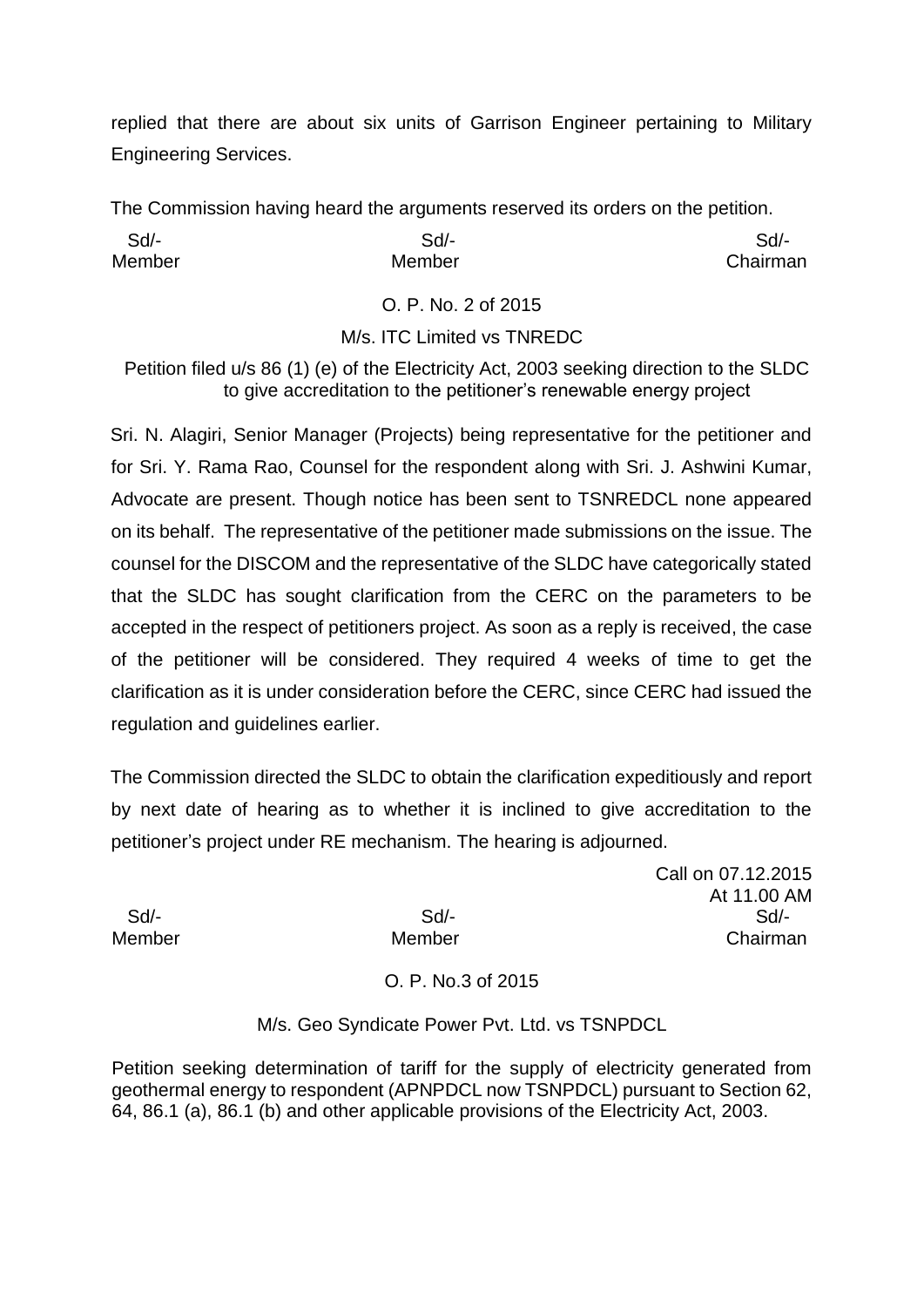Shri. G. Kuleswara Reddy, Advocate on behalf of Sri. Hanmanth Reddy, Counsel for the petitioner and Sri. Y. Rama Rao, Counsel for the respondents along with Sri. J. Ashwini Kumar, Advocate are present. The counsel for the petitioner filed a memo stating that the Commission had listened to a presentation by the petitioner's representatives on 03.11.2015. During the discussion time was sought for 4 weeks on details sought by the Commission. Therefore, the matter may be adjourned by 4 weeks. The Counsel for the respondents agreed with the submissions of the petitioner.

The Commission adjourned the hearing without any date and informed the counsel that the date of hearing will be intimated after receipt of the information and consideration of the same by the Commission.

 Sd/- Sd/- Sd/- Member Member Chairman

> O. P. No. 5 of 2015 And I. A. No. 27 of 2015

## 1. M/s Knowledge Infrastructure Systems Pvt. Ltd. 2. M/s Shalivahana (MSW) Green Energy Ltd. vs TSSPDCL & TSPCC

Petition filed u/s 86 (1) (f) of the Electricity Act, 2003 claiming certain amounts due on account of supply of electricity under short term purchase for the months January, February and March, 2013.

Filed an I.A. seeking to amend the title in the petition.

Sri. Challa Gunaranjan, Counsel for the petitioner and for Sri. Y. Rama Rao, Standing Counsel for respondents along with Sri. J. Ashwini Kumar, Advocate are present. The Counsel for the petitioner narrated the facts and submitted his arguments. The counsel for respondent stated that the counter affidavit has been filed.

From the submissions, the Commission has noticed that there are two issues that arise for consideration in the matter. One issue is relating interim balancing and settlement code and other is relating to payment of the amount due to the trader.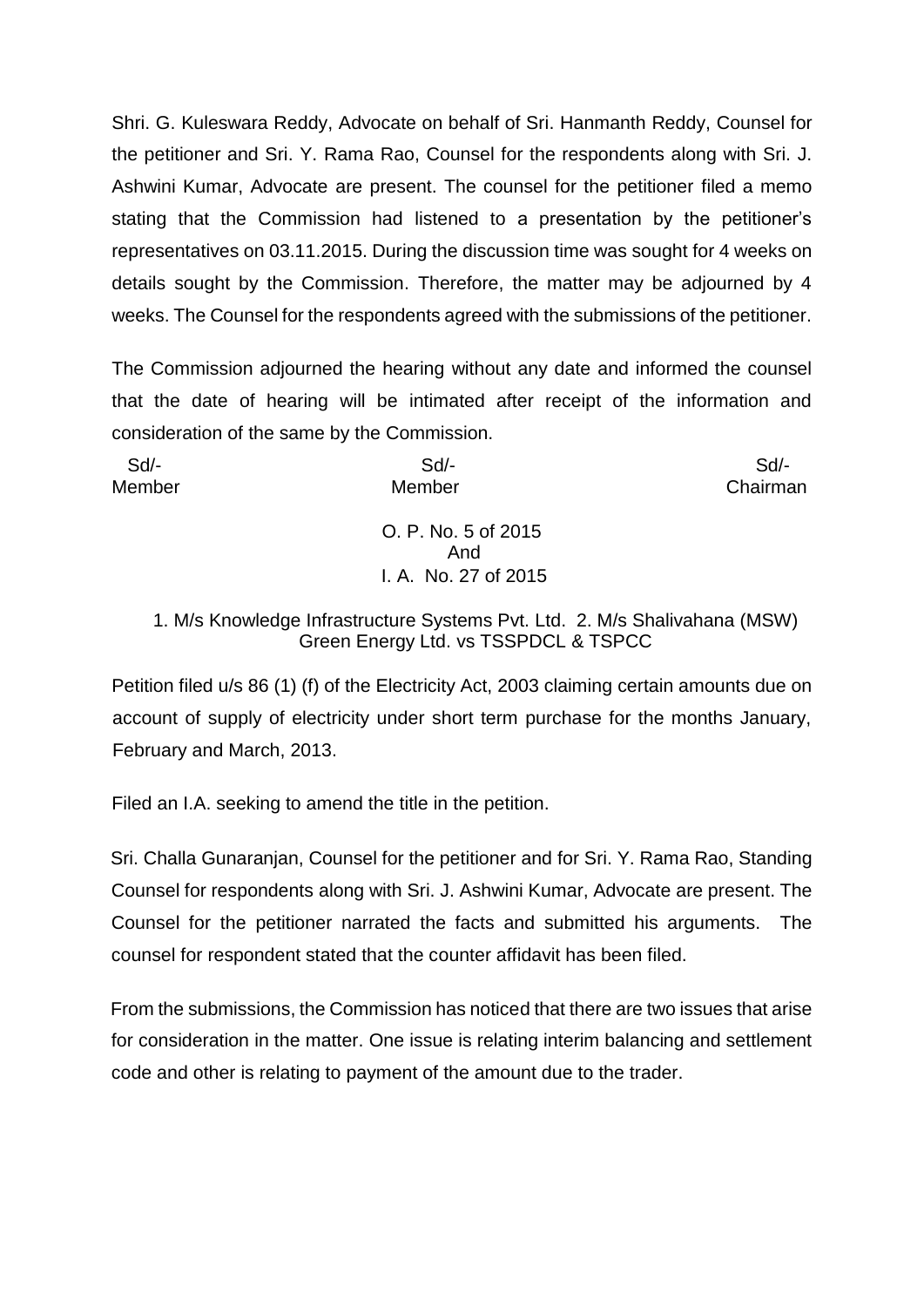The Commission having regard to the request of the counsel directed the respondents to make sure a settlement is made regarding payment and effect payment of the amounts and report compliance by the next date of hearing. Adjourned.

Call on 07.12.2015 At 11.00 AM Sd/- Sd/- Sd/- Member Member Chairman

## O. P. No. 6 of 2015 And I. A. No. 28 of 2015

M/s. Rithwik Power Projects Ltd. vs TSNPDCL

Petition filed seeking directions to the licensee for payment of tariff for the additional capacity of 1.5 MW at the rate being paid to existing 6 MW power plant.

Filed an I.A. seeking to amend the title in the petition.

Sri. Challa Gunaranjan, Counsel for the petitioner and Sri. Y. Rama Rao, Standing Counsel for respondents along with Sri. J. Ashwini Kumar, Advocate are present. The Counsel for the petitioner has submitted arguments and required determination of tariff for the 1.5 MW since the licensees are not complying with the requirement of procuring required quantity of renewable energy as per regulation No. 1 of 2012. The Counsel for the respondents stated tha the PPA entered earlier by the petitioner is only for 6 MW and the additiouanl capacity though sanctioned by the TSNREDCL cannot be considered and fresh PPA has to be entered into. The tariff cannot be peace meal determination for different capacities.

The Commission having regard to the submissions directed the petitioner into fresh PPA for the total capacity and request for tariff determination, which will be considered by the Commission. Adjourned the hearing.

Call on 07.12.2015 At 11.00 AM Sd/- Sd/- Sd/- Member Member Chairman

O. P. No. 7 of 2015 And I. A. No. 29 of 2015

M/s. Shalivahana (MSW) Green Energy Ltd. vs TSLDC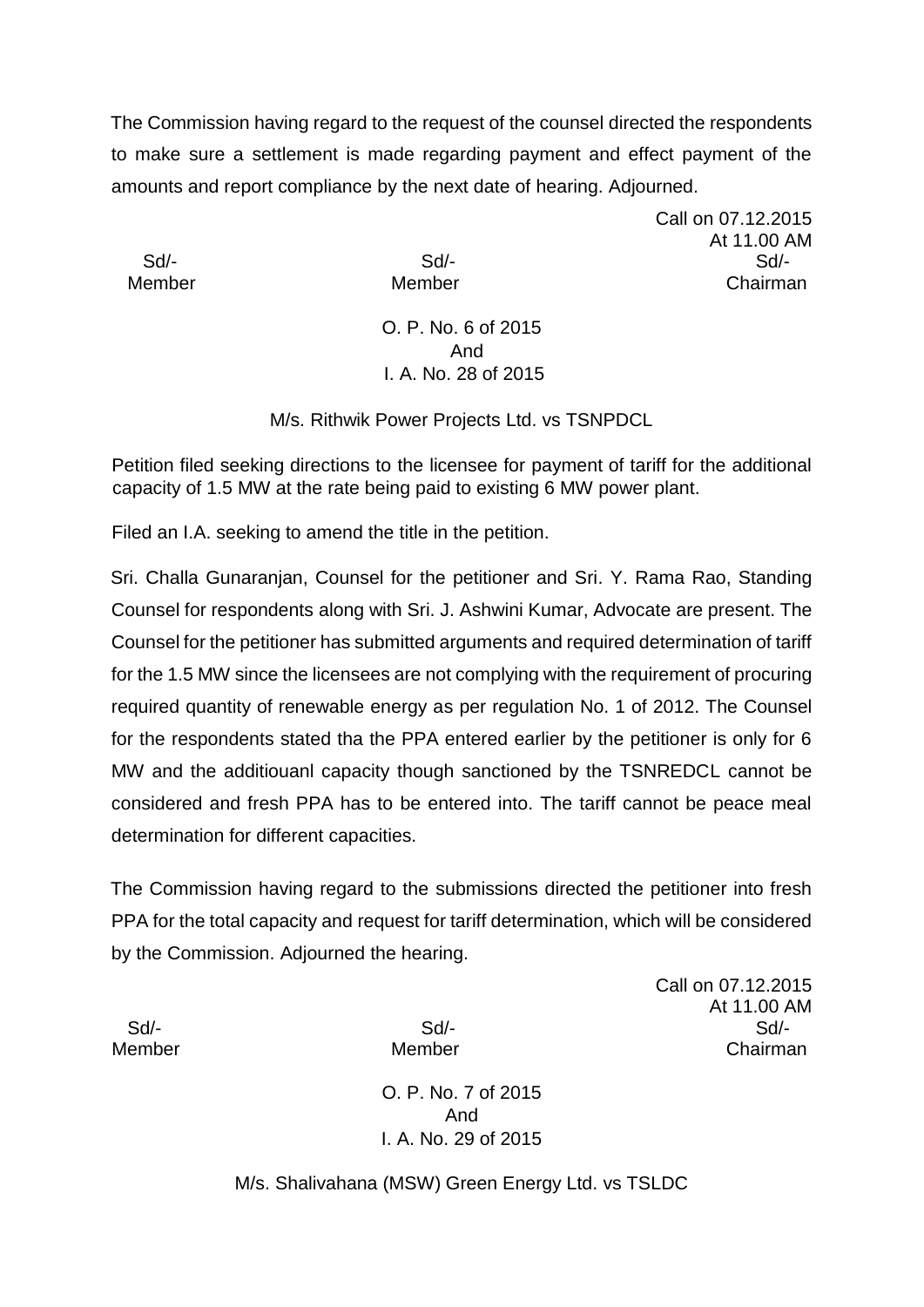## Petition filed questioning the refusal of grant of accreditation for the 12 MW MSW project under RPPO Regulation.

Filed an I.A. seeking to amend the title in the petition

Sri. Challa Gunaranjan, Counsel for the petitioner Sri. Y. Rama Rao, Standing Counsel for respondents along with Sri. J. Ashwini Kumar, Advocate are present. The Counsel for the petitioner stated that the petitioner is seeking accreditation under RPPO for is project. Similar case had been allowed by the APERC and upon appeal by the SLDC the ATE has dismissed such appeal. Thus the SLDC is bound to give accreditation to the petitioner. The counsel for the respondent sought time to verify the position with regard to this particular case in the light of the order of Hon'ble ATE and report.

The Commission having regard to the submissions of the counsel directed the respondents to report and action proposed in the matter by the next date of hearing. Adjourned.

Call on 23.11.2015 At 11.00 AM Sd/- Sd/- Sd/- Member Member Chairman

# O. P. No. 14 of 2015

M/s. Arhyama Solar Power Pvt. Ltd. Vs Govt. of Telangana, TSSPDCL, TSTRANSCO and Officers

Petition seeking the levy of transmission and wheeling charges as determined by erstwhile APERC vide order dated 09.05.2014 contrary to government policy as adopted by the APERC

Sri. S.Vamsi Krishna, Manager (Liasion) for the petitioner and Sri. Y. Rama Rao counsel for the respondents along with Sri. J. Ashwin Kumar, Advocate are present. The representative of the petitioner stated that the counsel is unable attend hearing due to the reason of suffering an accident, therefore sought time for making submissions in the matter. The counsel for the respondent also has no objection but has pointed out that the counsel for the petitioner was not present on the last two occasions.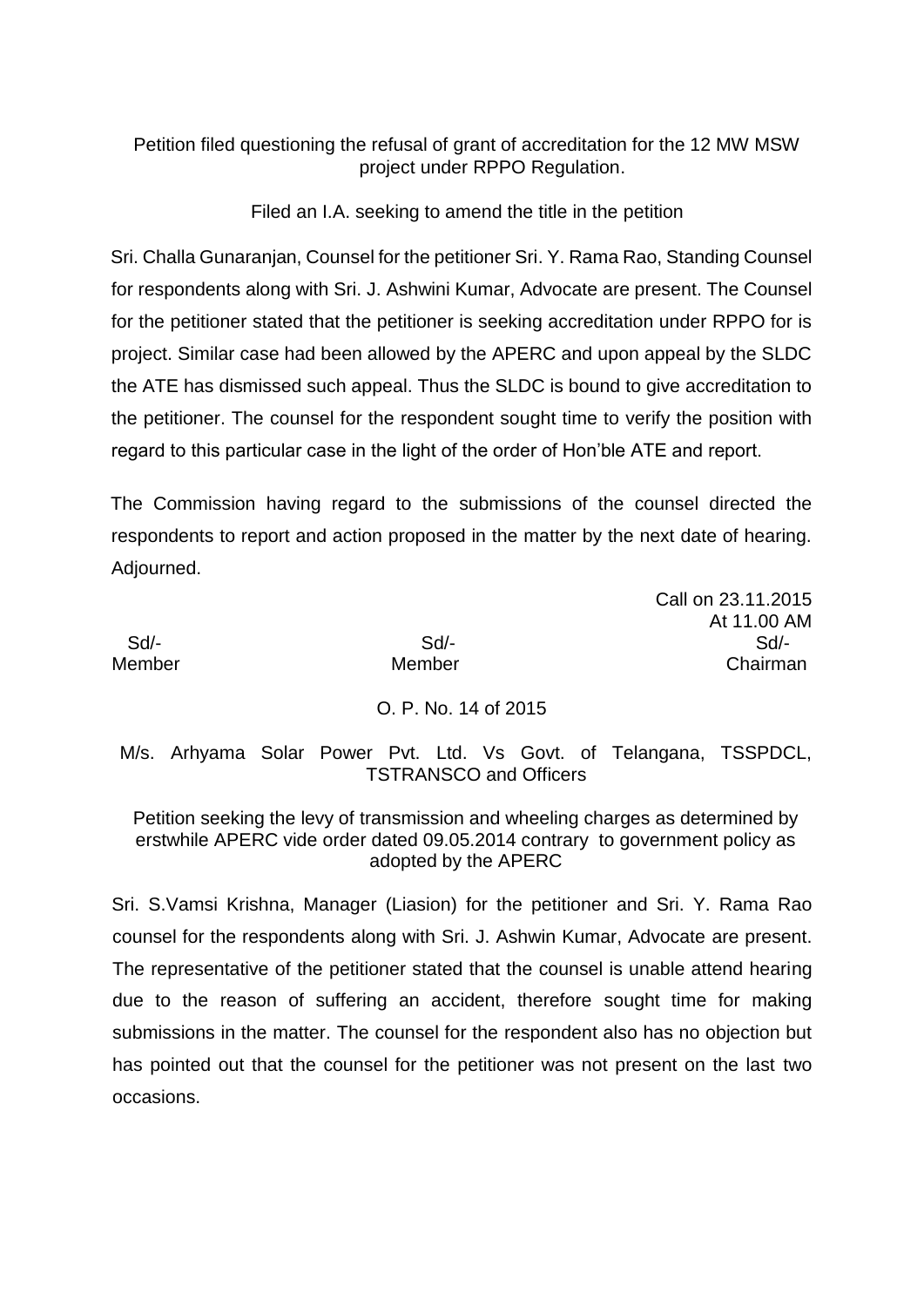The Commission adjourning the hearing based on specific reason of the counsel for the petitioner being unable to attend hearing but made it clear that the Commission will be proceeding with the matter even in the absence of the petitioner or its counsel.

Call on 23.11.2015 At 11.00 AM Sd/- Sd/- Sd/- Member Member Chairman

#### O. P. No. 51 of 2015 And I. A. No. 25 of 2015

M/s. Nile Ltd vs APCPDCL, TSSPDCL & TSNPDCL

Petition seeking directions for payment on the monthly power bills

Filed an I.A. seeking to amend the title in the petition.

Sri. Challa Gunaranjan, Counsel for the petitioner and for Sri. Y. Rama Rao, Standing Counsel for respondents along with Sri. J. Ashwini Kumar, Advocate are present. The Counsel for the petitioner stated that the petitioner is a wind project presently located in state of Andhra Pradesh and this petition is relating to claim of amounts due to it power supplied in the year 2012 and payment directed by the Commission. Thus it involves jurisdiction issues. The counsel for respondent is in agreement with the submission.

The Commission is yet to decide the issue of jurisdiction, therefore, the matter is adjourned without any date.

| Sd/-          | Sd                   | $Sd$ -   |
|---------------|----------------------|----------|
| <b>Member</b> | Member               | Chairman |
|               | O. P. No 74 of 2015  |          |
|               | And                  |          |
|               | I. A. No. 24 of 2015 |          |

M/s Hetero Wind Power Ltd. vs TSTRANSCO, APTRANSCO & TSSPDCL

Petition seeking execution of tariff order dated 09.05.2014 with regard to exemption of transmission & wheeling charges for the petitioner's wind project

Filed an I.A. seeking to amend the title in the petition.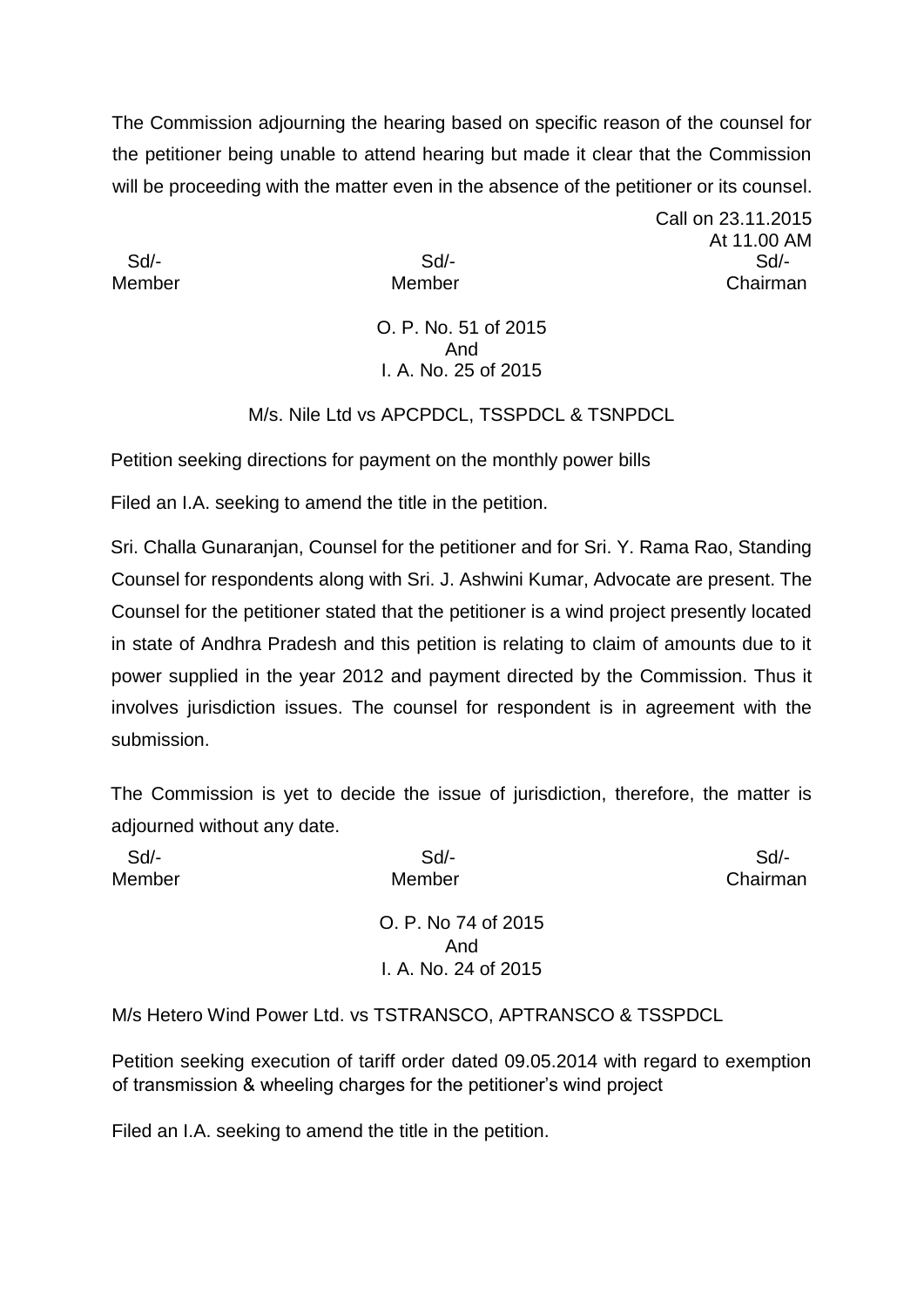Sri. N. Srirama Chandra Murthy, Consultant for the petitioner and Sri. Y. Rama Rao, Counsel for the respondents along with Sri. J. Ashwini Kumar, Advocate are present. The representatives of the petitioner as sought adjournment as the counsel is out of station. The counsel for the respondent stated that amendment petition filed by the petitioner can be disposed of and the respondents have no objection for the same. The issue raised in the petition is connected with a review petition filed by the TSTRANSCO. Depending on the result of the review petition only, the present petition can be decided.

The Commission having regard to the submissions of the counsel for the respondent adjourned the matter.

Call on 23.11.2015 At 11.00 AM Sd/- Sd/- Sd/- Member Member **Member** Chairman

# R.P. (SR) No. 1 of 2015

## M/s Telangana State Transmission Corporation Ltd. vs Nil

Petition to review tariff for transmission charges for the control period 2014-2019 by order dated 09.05.2014

Sri Y. Rama Rao, Counsel for the petitioner along with Sri J. Ashwini Kumar, Advocate are present for the petitioner. The counsel for the petitioner stated that the review petition is filed for reviewing the order passed by erstwhile APERC on 09.05.2014 determining the tariff for transmission for the control period 2014-2019. This petition has a bearing on some of the petitions pending before the Commission.

The Commission pointed out despite direction from the Commission the transmission licensee did not file revised application for the control period 2015 – 2019 in the revised scenario of bifurcation of the state.

However, the petition is admitted. Office is directed to number the same and call for necessary data / information required for undertaking review of the order.

Call on 23.11.2015 At 11.00 AM Sd/- Sd/- Sd/- Member Member Chairman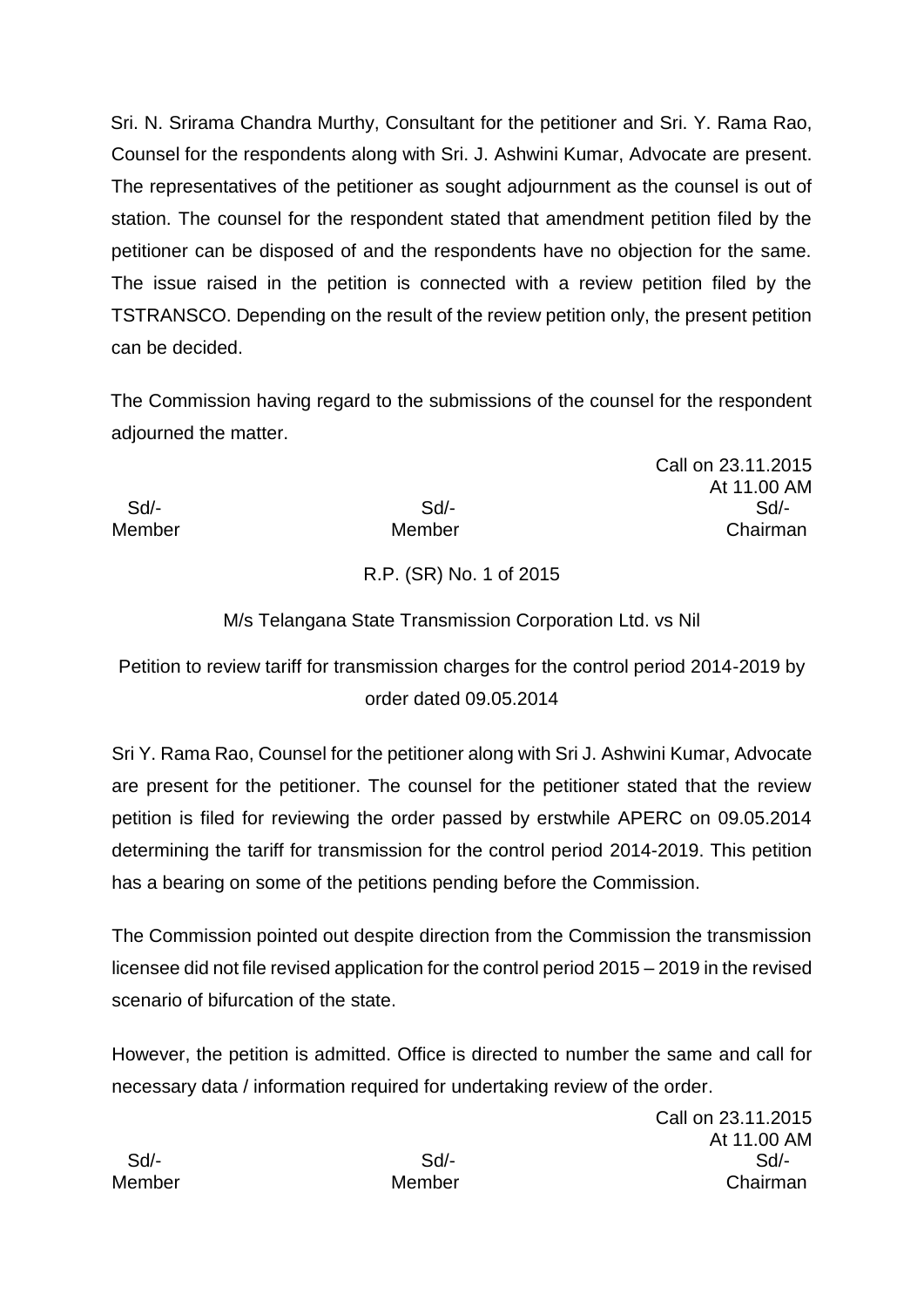### O. P. No 82 of 2015

#### M/s Pragathi Group vs TSSPDCL & TSTRANSCO

Petition seeking to question the action of levying wheeling and transmission charges by licensees along with other issues.

Sri. Venkat, representative of the petitioner and Sri. Y. Rama Rao, Counsel for respondent along with Sri. J. Ashwini Kumar, Advocate are present. The representative of the petitioner stated about the case and also brought to the notice of the Commission that banking of energy in respect of period between synchronisation of the solar plant has not been considered and no amount is paid or the said units were not allowed for third party sale. There is also a delay in balancing and settlement post grant of open access. The counsel for the respondents stated that the banking energy is allowed only after permission is accorded for open access and the units supplied from synchronisation are not considered for banking. To a pertinent question to the officers of SLDC who were present in the hearing as to whether they are having any details of the units supplied by the petitioner in the period mentioned by it, they sought time to verify the same and place before the Commission the relevant information through the counsel.

The Commission noted the number of units supplied in the interregnum period have to be certified by the SLDC. Since SLDC is not a party any calculations shown by TRANSCO / DISCOM are not relevant for the present case. Therefore, petitioner is directed to implead the SLDC also as a party respondent to the case. Adjourned.

Call on 23.11.2015 At 11.00 AM Sd/- Sd/- Sd/- Member Member Chairman

O. P. No 83 of 2015

M/s Lanco Kondapalli Power Ltd. vs TSPCC, TSSPDCL & TSNPDCL

Petition seeking to question of non-payment of supplementary bills by the licensees.

Sri. Challa Gunaranjan, Counsel for the petitioner and Sri. Y. Rama Rao, Counsel for respondents along with Sri. J. Ashwini Kumar, Advocate are present. The counsel for the petitioner stated that the petition involves the issue of jurisdiction of the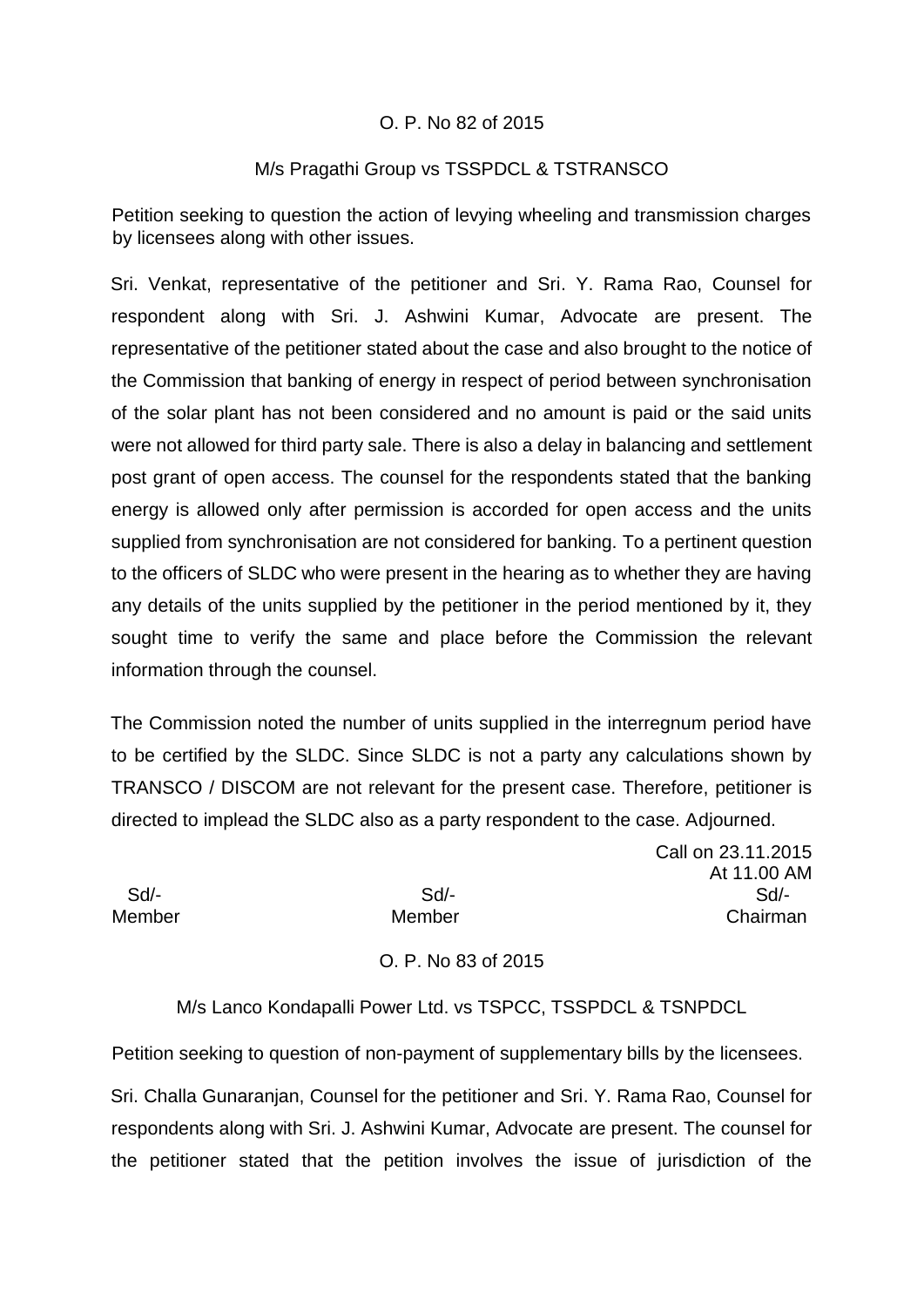Commission and is required to be adjourned. The counsel for the respondent agrees with the submission of counsel for the petitioner. Adjourned without date till the issue of jurisdiction is decided.

Sd/- Sd/- Sd/-

Member Member Chairman

O. P. No 88 of 2015

Exhibition Society vs Nil

Application filed for exemption from license under Section 13 of Electricity Act, 2003.

There is no representation on the behalf of the petitioner. However, as the issue needs some examination only after submissions by the petitioner, adjourned.

Call on 23.11.2015 At 11.00 AM Sd/- Sd/- Sd/- Member Member Chairman

### O. P. No 89 of 2015

M/s Bhagyanagar India Ltd. vs Govt. of Telangana, TSSPDCL & TSTRANSCO

Petition filed questioning the action of the licensees in demanding payment of wheeling charges contrary to the tariff order dated 09.05.2014 of erstwhile APERC.

Smt. Manminder Kaur, representative for the petitioner and Sri. Y. Rama Rao counsel for the respondents along with Sri. J. Ashwin Kumar, Advocate are present. The representative of the petitioner stated that the counsel is unable attend hearing due to the reason of suffering an accident, therefore sought time for making submissions in the matter. The counsel for the respondent also has no objection but has pointed out that the counsel for the petitioner was not present on the last occasion. He also stated that the respondents will be filing the counter affidavit in the matter today itself.

The Commission adjourning the hearing based on specific reason of the counsel for the petitioner being unable to attend hearing but made it clear that the Commission will be proceeding with the matter even in the absence of the petitioner or its counsel.

Call on 23.11.2015 At 11.00 AM Sd/- Sd/- Sd/- Member Member Chairman